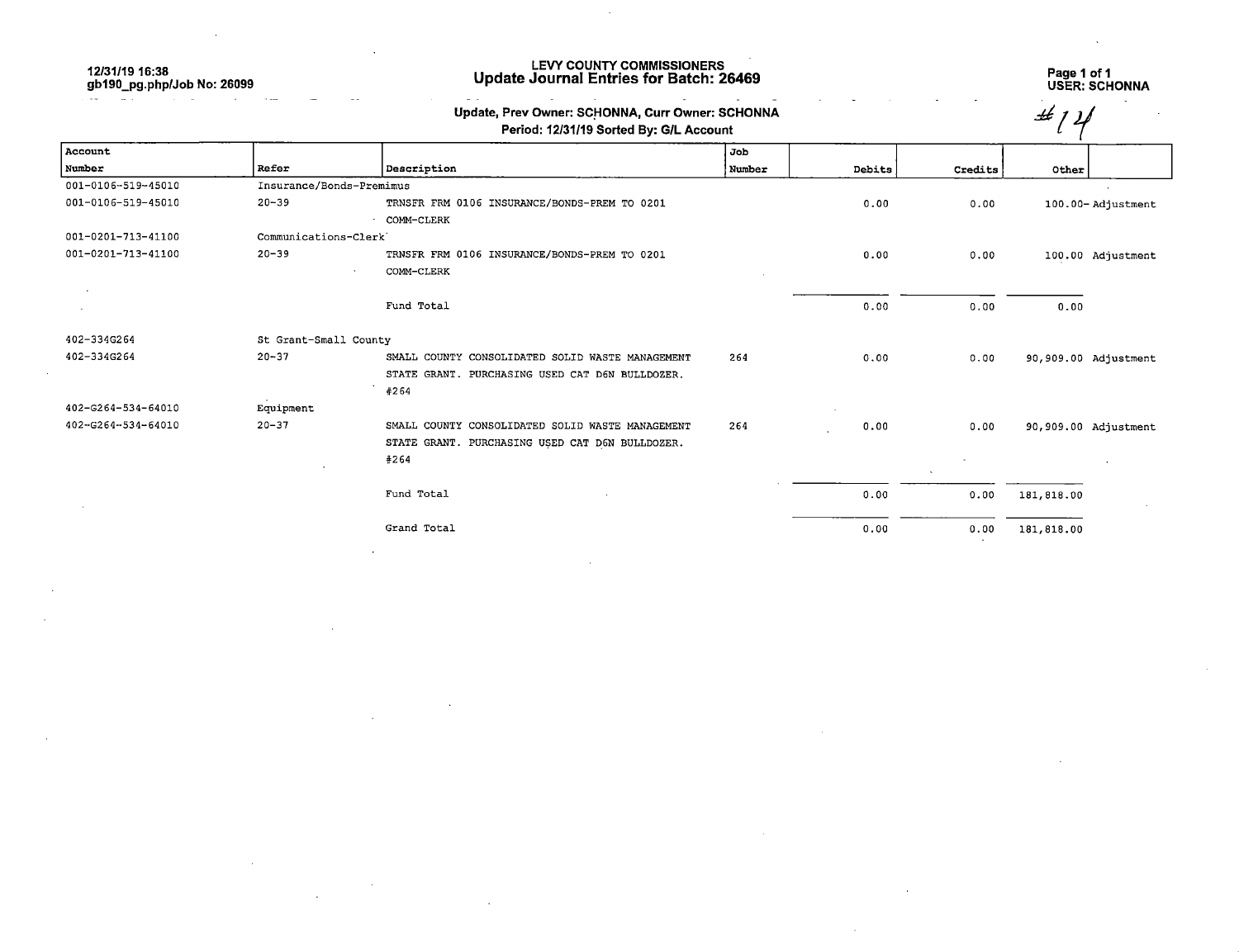FINANCE ONLY - BAN 20-37

## LEVY BOCC BUDGET AMENDMENT FORM Email to: LEVYFINANCE@LEVYCLERKCOM

|                                                                  |                                                                                                                        | One-Time or Recurring? |        |
|------------------------------------------------------------------|------------------------------------------------------------------------------------------------------------------------|------------------------|--------|
| Requesting<br>Department / Office:                               | 0325 LANDFILL                                                                                                          | One-time               |        |
| Explanation /<br>Description:                                    | Small County Consolidated Solid Waste Management State Grant. Purchasing a used<br>Caterpillar D6N Bulldozer. Job #264 |                        |        |
|                                                                  |                                                                                                                        | Grant Match?           |        |
| <b>SOURCE of Funds</b><br>and Required<br><b>APPROVAL</b> level: | Additional Revenue (Grants, Donations, Reimbursements)<br>- Approved by BOCC Resolution                                |                        |        |
|                                                                  | NOTE ALL COMMITMENTS RECURRING MULTIPLE FISCAL YEARS REQUIRE BOCC APPROVAL                                             | Approved?              |        |
| <b>BOCC Meeting Date</b><br>(if Necessary)                       | Tuesday December 17, 2017                                                                                              |                        |        |
|                                                                  | <b>BUDGET AMENDMENT DETAIL</b>                                                                                         |                        |        |
| Account Number                                                   | Description                                                                                                            | Increase (Decrease)    |        |
| 402-G234-534-64010 /<br>b                                        | Equipment                                                                                                              | \$                     | 90,909 |
|                                                                  |                                                                                                                        |                        |        |
|                                                                  |                                                                                                                        |                        |        |
|                                                                  | Net Increase (Decrease) in USES: \$                                                                                    |                        | 90,909 |
| <b>Account Number</b>                                            | ADDITIONAL REVENUES/SOURCES ONLY IN THIS SECTION:<br>Description                                                       | Increase (Decrease)    |        |
| F402-334G264                                                     | Solid Waste Grant FY 19/20                                                                                             | S                      | 90,909 |
|                                                                  |                                                                                                                        |                        |        |
|                                                                  | Net Increase (Decrease) in SOURCES: \$<br>DOES BUDGET AMENDMENT BALANCE?                                               | <b>YES</b>             | 90,909 |
| DEPARTMENT<br>HEAD:<br><b>COUNTY</b>                             | astro                                                                                                                  |                        |        |
| COORDINATOR:                                                     |                                                                                                                        |                        |        |
| <b>CLERK OR FINANCE</b><br><b>OFFICER</b>                        |                                                                                                                        |                        |        |

 $\bar{z}$ 

 $\label{eq:3.1} \omega_{\rm{c}}(\omega) = \frac{1}{2} \left( \frac{1}{2} \left( \frac{\omega_{\rm{c}}}{\omega_{\rm{c}}}\right)^2 - \frac{1}{2} \left( \frac{\omega_{\rm{c}}}{\omega_{\rm{c}}}\right)^2 - \frac{1}{2} \left( \frac{\omega_{\rm{c}}}{\omega_{\rm{c}}}\right)^2 \right) \nonumber \\ \times \left( \frac{\omega_{\rm{c}}}{\omega_{\rm{c}}}\right) = \frac{1}{2} \left( \frac{\omega_{\rm{c}}}{\omega_{\rm{c}}}\right) \nonumber \\ \times \left( \frac{\omega_{\rm{c}}}{\$ 

 $\frac{1}{2}$  . The contract of  $\frac{1}{2}$ 

 $\label{eq:3} \frac{1}{\sqrt{2}}\left( \frac{1}{\sqrt{2}}\right) \left( \frac{1}{\sqrt{2}}\right) \left( \frac{1}{\sqrt{2}}\right) \left( \frac{1}{\sqrt{2}}\right) \left( \frac{1}{\sqrt{2}}\right) \left( \frac{1}{\sqrt{2}}\right) \left( \frac{1}{\sqrt{2}}\right) \left( \frac{1}{\sqrt{2}}\right) \left( \frac{1}{\sqrt{2}}\right) \left( \frac{1}{\sqrt{2}}\right) \left( \frac{1}{\sqrt{2}}\right) \left( \frac{1}{\sqrt{2}}\right) \left( \frac{1}{\sqrt{$ 

 $\mathcal{L}$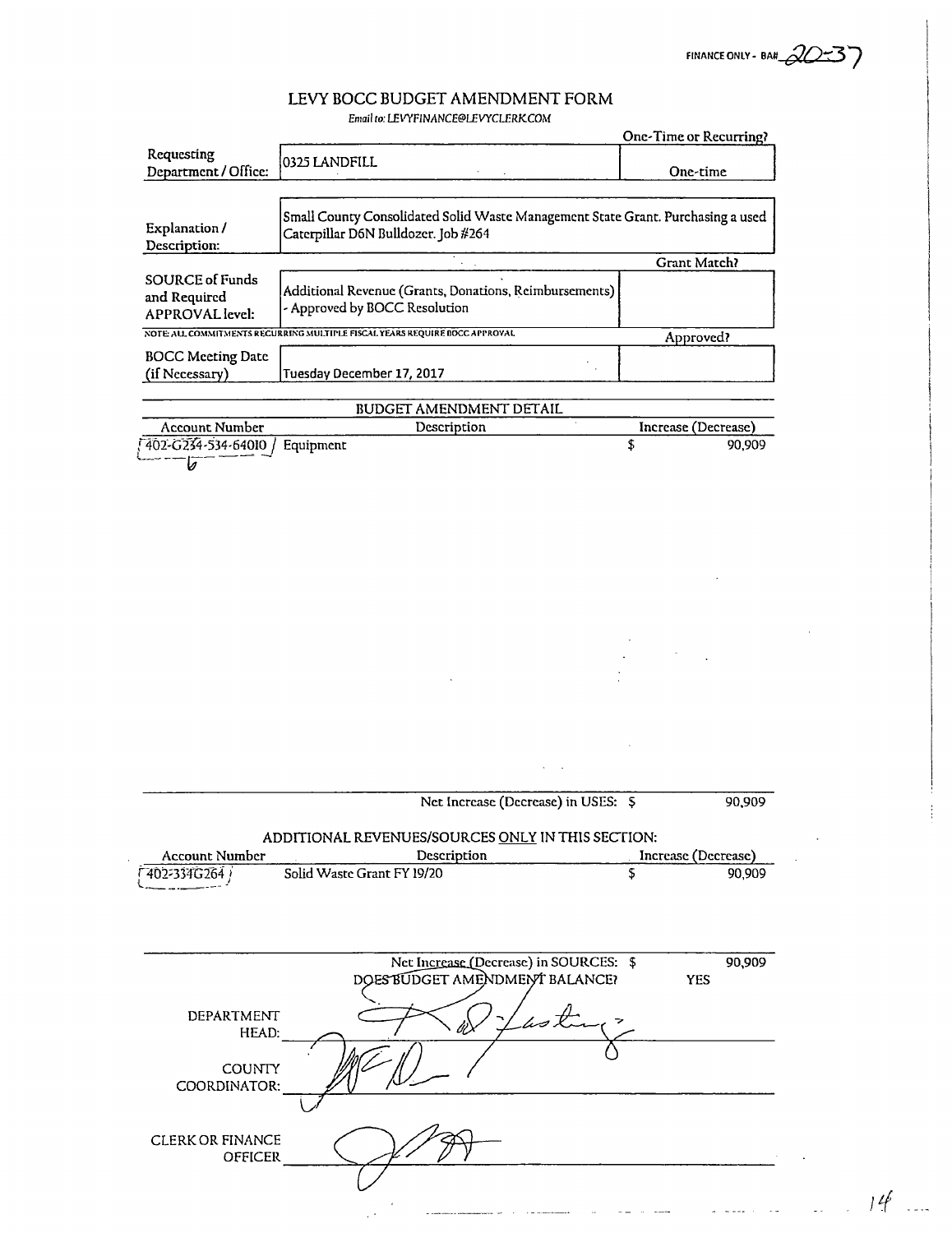### RESOLUTION 2019-100

### A RESOLUTION OF THE BOARD OF COUNTY<br>COMMISSIONERS OF LEVY COUNTY, FLORIDA, COMMISSIONERS OF AMENDING THE FINAL BUDGET FOR FISCAL YEAR 2019-2020; PROVIDING FOR AN EFFECTIVE DATE.

WHEREAS, the Board of County Commissioners of Levy County, Florida, ("the Board") on September 17, 2019 held a public hearing as required by Section 200.065, Florida Statutes, and adopted Resolution 2019-078, adopting the Final Budget for Fiscal Year 2019-2020; and

WHEREAS, an amendment to the 2019-2020 Final Budget is required as a result of unanticipated funds received in the 2019-2020 Final Budget and received for particular purposes(s); and

WHEREAS, on December 17, 2019, the Board considered this Resolution pursuant to the provisions of Section 129.06(2)(d), Florida Statutes, in order to amend the Fiscal Year 2019-2020 Final Budget to reflect the changes required; and

NOW, THEREFORE, BE IT RESOLVED by the Board of County Commissioners of Levy County, Florida, that:

1. The Fiscal Year 2019-2020 Final Budget adopted by Resolution 2019-078, is hereby amended as follows:

The Landfill Budget shall be increased by \$90,909.00, as reflected in the attached budget amendment form.

2. This resolution shall take effect immediately upon its adoption.

DULY ADOPTED this 17<sup>th</sup> day of December, 2019.

BOARD OF COUNTY COMMISSIONERS LEVY COUNTY, FLORIDA

John Meeks, Chairman

 $\bigvee$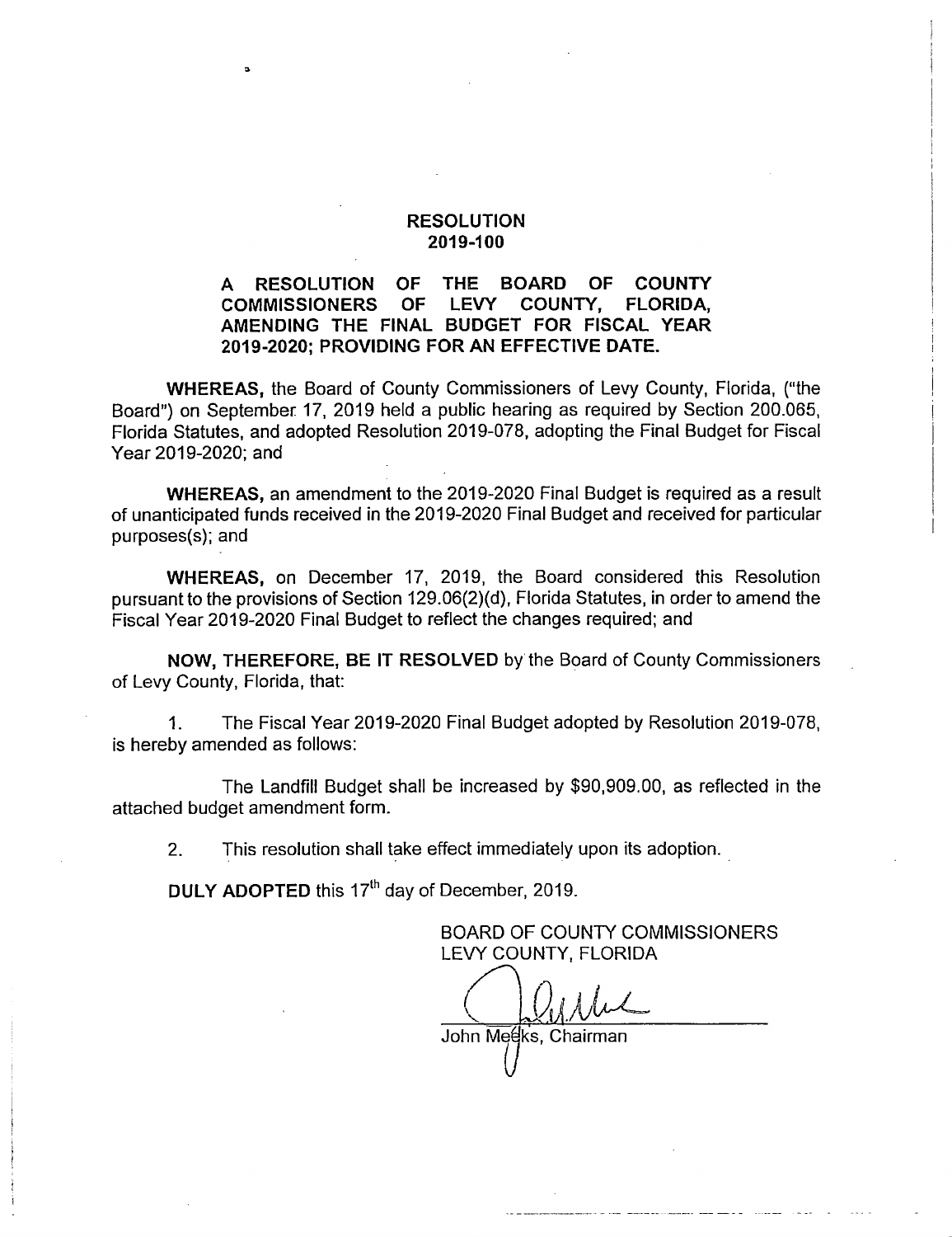ATTEST: Clerk of the Circuit Court and Ex Officio to the Board

eputyClerk For Danny J. Shipp

APPROVED AS TO FORM AND LEGAL SUFFICIENCY;

Paul Bast V. nnov

Anne Bast Brown, County Attorney

z:/res/amend.budget.19-20\_LRD\_addl revenue LR2019-095; LR2019-009